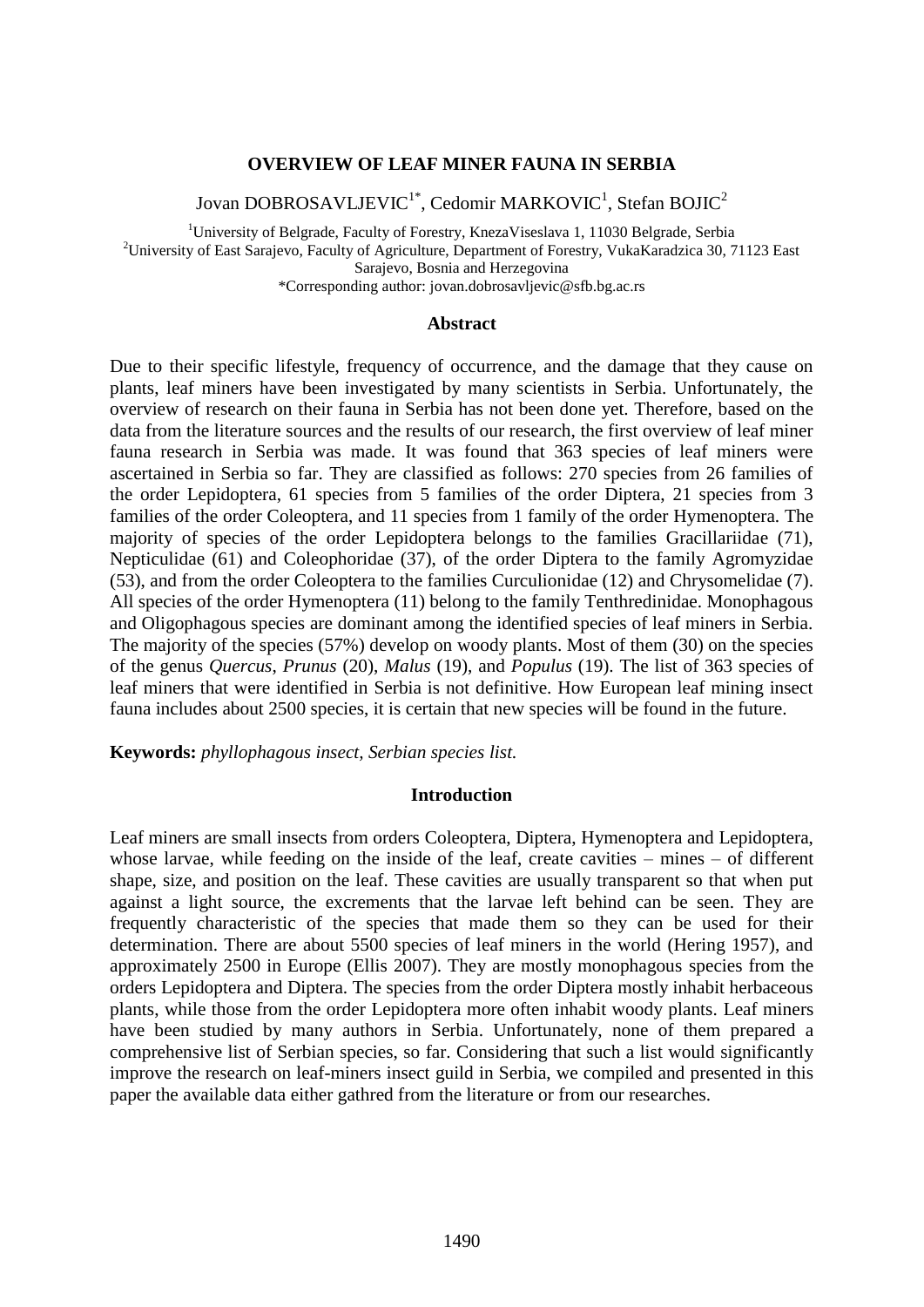## **Materials and methods**

The work on compiling the list of leaf miners that have been identified in Serbia so far included:

1. Overview of the literature dealing with leaf miners in Serbia,

2. Cataloging of the material that we collected while researching the leaf miner fauna of Serbia.

All the data obtained were entered into a database, from which a list of all the species detected in Serbia was derived.

## **Results and discussion**

Based on the data obtained by reviewing the 98 literature sources, and the data obtained from the inventory that we made while researching the fauna of leaf miners in Serbia, a list of 363 species of leaf miners that have so far been found in Serbia was compiled. They are classified as follows: 270 species from 26 families of the order Lepidoptera, 61 species from 5 families of the order Diptera, 21 species from 3 families of the order Coleoptera, and 11 species from 1 family of the order Hymenoptera. The majority of species of the order Lepidoptera belongs to the families Gracillariidae (71), Nepticulidae (61) and Coleophoridae (37), of the order Diptera to the family Agromyzidae (53), and from the order Coleoptera to the families Curculionidae (12) and Chrysomelidae (7). All species of the order Hymenoptera (11) belong to the family Tenthredinidae. Three hundred and sixty-three species of leaf miners that are listed in this paper were identified on the plants belonging to 205 genera. Monophagous (48%) and Oligophagous (42%) species are dominant among the identified insects. The majority of them (57%) develop on woody plants, most of them on the species of the genus *Quercus* (30), *Prunus* (20), *Malus* (19), and *Populus* (19). Some of them can cause significant damage to agriculture and forestry, and that is why they have been researched by many authors in Serbia. The list of the 363 species of leaf miners presented in this paper is the first faunistic list of leaf miners in Serbia. It surely contains some oversights. However, despite them, it is very useful to us. First of all, because of thanks to the list, we now know which species of leaf miners have been identified in Serbia so far, and how much each species group has been researched. This list will also be useful for researchers from abroad because now they will also know which species of leaf miners are present on the territory of Serbia. Considering that European leaf mining insect fauna includes about 2500 species and that Serbian flora is vibrant with vascular plants, it is certain that new species of leaf miners will be found in the future Leaf miners identified in Serbia, based on the data from the literature sources and the data from our research, are listed in table 1. For convenience, they are all arranged alphabetically within the family to which they belong. Their names are compatible with the names that can be found on the Fauna Europaea website (Van Nieukerken & Karsholt 2016).

# **Table 1. List of species identified in Serbia**

## **Order: Coleoptera**

**Buprestidae:** *Trachys minutus* (L.), *T. troglodytiformis* Obenb.

**Chrysomelidae:** *Dibolia depressiuscula* Letz., *D. foersteri* Bach, *D. occultans* (Koch), *Longitarsus luridus* (Scop.), *Psylliodes chrysocephala* (L.), *Zeugophora flavicollis* (Marsh.), *Z. scutellaris* Suffr.

**Curculionidae:** *Ceutorhynchus napi* Gyll., *C. pallidactylus* (Marsh.), *C. rapae* Gyll., *Isochnus foliorum* (Mull.), *I. sequensi* (Stierl.), *Oprohinus suturalis* (F.), *Orchestes fagi* (L.), *O. quercus* (L.), *O. subfasciatus* Gyll., *O. testaceus* (Mull.), *Rhamphus oxyacanthae* (Marsh.), *Tachyerges decoratus* (Germ.)

**Order: Diptera**

**Agromyzidae:** *Agromyza ambigua* Fall., *A. anthracina* Meig., *A. apfelbecki* Strobl, *A. conjuncta* Spen., *A. flavipennis* Hend., *A. frontella* (Rond.), *A. intermittens* (Beck.), *A. nana* Meig., *A. nigrella* (Rond.), *A.*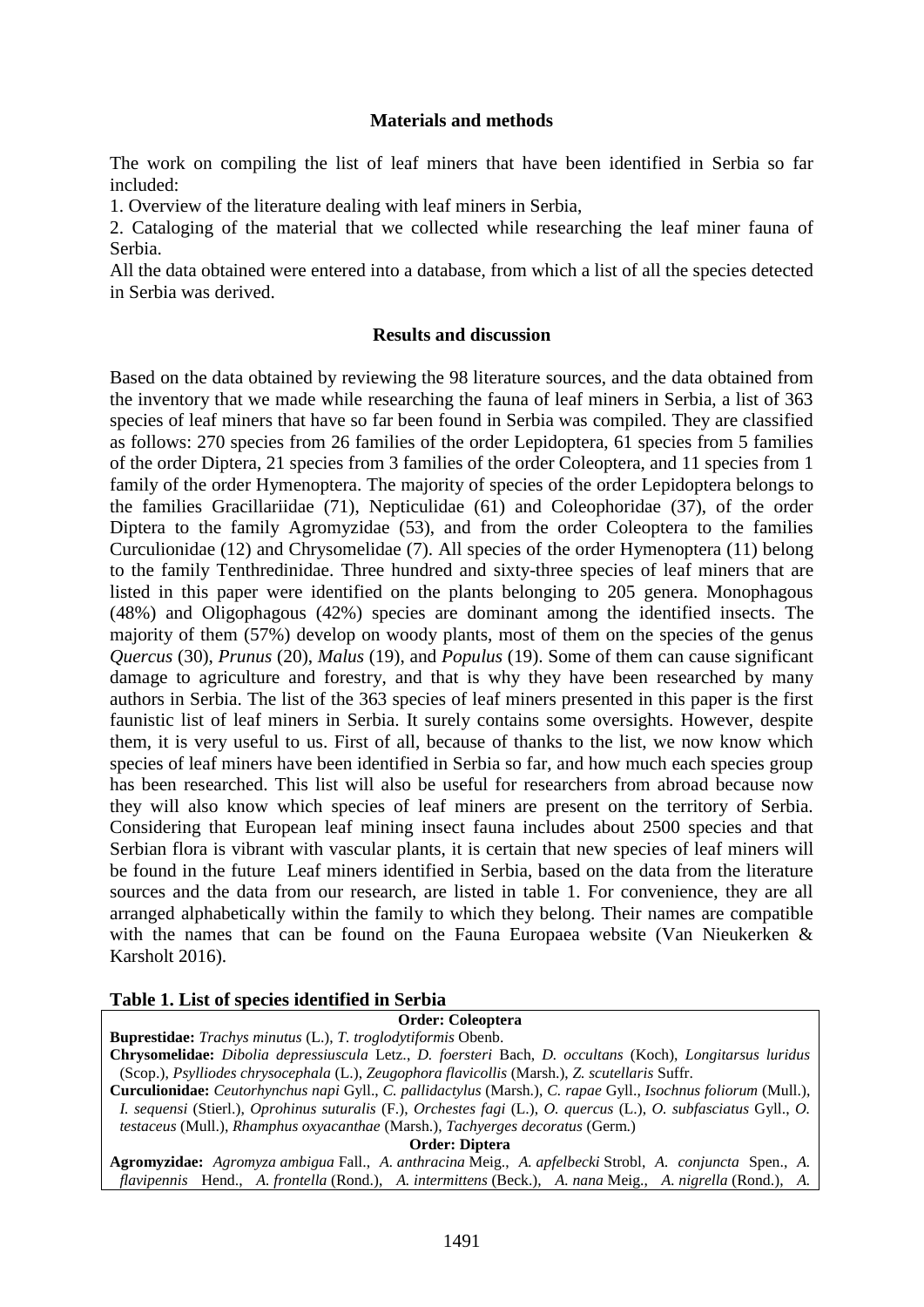*nigrescens* Hend., *A. polygoni* Her., *A. pulla* Meig., *A. reptans* Fall., *A. sulfuriceps* Strobl, *A Amauromyza chenopodivora* Spen., *A. flavifrons* (Meig.), *A.labiatarum* (Hend.), *A. lamii* (Kalt.), *A. morionella* (Zett.), *Aulagromyza fulvicornis* (Hend.), *A. populi* (Kalt.), *A. populicola* (Walk.), *A. tridentata* (Loew), *Calycomyza artemisiae* (Kalt.), *Chromatomyia fuscula* (Zett.), *Ch. horticola* (Gour.), *Ch. nigra* (Meig.), *Galiomyza violiphaga* (Hend.), *Liriomyza amoena* (Meig.), *L. artemisicola* Meij., *L. brassicae* (Riley), *L. bryoniae* (Kalt.), *L. congesta* (Beck.), *L. demeijerei* (Her.), *L. huidobrensis* (Blanch.), *L. pascuum* (Meig.), *L. sonchi* Hend., *L. strigata* (Meig.), *L. taraxaci* Her., *L. trifolii* (Burg. & Comst.), *Ophiomyia cunctata* (Hend.), *Phytomyza agromyzina* Meig., *Ph. glechomae* Kalt., *Ph. gymnostoma* Loew, *Ph. hellebori* Kalt., *Ph. kaltenbachi* Hend., *Ph. marginella* Falle, *Ph. petoei* Her., *Ph. plantaginis* Rob.-Des., *Ph. ranunculi* (Schra.), *Ph. rectae* Hend., *Ph. vitalbae* Kalt., *Pseudonapomyza balkanensis* Spen.

**Anthomyiidae:** *Delia echinata* (Seguy), *Pegomya betae* (Curtis), *P. hyoscyami* (Panz.), *P. solennis* (Meig.)

**Cecidomyiidae:** *Monarthropalpus flavus* (Schra.)

**Ephydridae:** *Hydrellia griseola* (Fall.)

## **Tephritidae:** *Euleia heraclei* (L.), *Trypeta immaculata* (Macqu.)

**Order: Hymenoptera**

**Tenthredinidae:** *Fenella nigrita* Westw., *Fenusa ulmi* Sund., *Heterarthrus aceris* (Kalt.), *H. microcephalus* (Klug), *H.* ochropoda (Klug), *H. wuestneii* (Konow), *Hinatara recta* (Thoms.), *Metallus pumilus* Klug, *Parna tenella* (Klug), *Profenusa pygmaea* (Klug), *Scolioneura betuleti* (Klug)

#### **Order: Lepidoptera**

**Acrolepiidae:** *Acrolepiopsis assectella* (Zell.)

**Bedelliidae:** *Bedellia somnulentella* (Zell.)

**Bucculatricidae:** *Bucculatrix albedinella* (Zell.), *B. albella* Stain., *B. artemisiella* Herr.-Schaeff., *B. bechsteinella* (Bech. & Scharf.), *B. frangutella* (Goeze), *B. ulmella* Zell., *B. ulmifoliae* Her.

**Choreutidae:** *Millieria dolosalis* (Heyd.), *Prochoreutis myllerana* (F.), *Tebenna micalis* (Man)

**Coleophoridae:** *Coleophora albicostella* (Dup.), *C. albidella* (Den. & Schiff.), *C. anatipenella* (Hubn.), *C. betulella* Hein., *C. brevipalpella* Wck., *C. congeriella* Stgr., *C. conspicuella* Zell., *C. coronillae* Zell., *C. directella* Zell., *C. fretella* Zell., *C. gryphipennella* Hubn., *C. hemerobiella* Scop., *C. ibipennella* Zell., *C. kroneella* Fuchs, *C. kuehnella* Goeze, *C. laricella* (Hubn.), *C. limosipennella* (Dup.), *C. lithargyrinella* Zell., *C. lixella* Zell., *C. lutipennella* (Zell.), *C. milvipennis* Zell., *C. ochrea* (Haw.), *C. onopordiella* Zell., *C. ornatipennella* (Hubn.), *C. paripennella* Zell., *C. prunifoliae* Doets, *C. ramosella* Zell., *C. saponariella* Heeg., *C. serratella* (L.), *C. sternipennella* (Zett.), *C. succursella* Herr.-Schaeff., *C. vacciniella* Herr.-Schaeff., *C. vibicella* (Hubn.), *C. vibicigerella* Zell., *C. vicinella* Zell., *C. violacea* (Ström), *C. zelleriella* Hein.

**Cosmopterigidae:** *Cosmopterix zieglerella* (Hubn.)

**Crambidae:** *Cataclysta lemnata* (L.), *Cynaeda dentalis* (Den. & Schiff.), *Donacaula forficella* (Thunb.), *Elophila nymphaeata* (L.), *Nymphula nitidulata* (Hfn.), *Titanio normalis* (Hubn.)

**Depressariidae:** *Agonopterix arenella* (Den. & Schiff.), *A. carduella* (Hubn.), *A. nanatella* (Stt.), *A. propinquella* (Treit.), *A. purpurea* (Haw.)

**Elachistidae:** *Elachista anserinella* Zell., *E. argentella* (Cl.), *E. bedellella* (Sirc.), *E. bifasciella* Treit., *E. cingillella* (Herr.-Schaeff.), *E. dispilella* Zell., *E. freyerella* (Hubn.), *E. rudectella* Stt., *E. rufocinerea* (Haw.), *E. subalbidella* Schlag., *Stephensia brunnichella* (L.)

**Epermeniidae:** *Epermenia aequidentellus* (Hofm.), *E. insecurella* (Stt.), *Ochromolopis ictella* (Hubn.) **Eriocraniidae:** *Dyseriocrania subpurpurella* (Haw.)

**Gelechiidae:** *Aproaerema anthyllidella* (Hubn.), *Caryocolum blandella* (Doug.), *Chrysoesthia drurella* (F.), *Ch. sexguttella* (Thunb.), *Neofriseria peliella* (Treit.), *Recurvaria leucatella* (Cl.), *R. nanella* (Den. & Schiff.), *Scrobipalpa artemisiella* (Treit.), *S. atriplicella* (F.R.), *S. ocellatella* (Boyd), *Syncopacma suecicella* (Wolff) **Glyphipterigidae:** *Glyphipterix equitella* (Scop.), *Orthotelia sparganella* (Thunb.)

**Gracillariidae:** *Aspilapteryx limosella* (Dup.), *A. tringipennella* (Zell.), *Callisto coffeella* (Zett.), *C. denticulella* (Thunb.), *Caloptilia alchimiella* (Scop.), *C. cuculipennella* (Hubn.), *C. fidella* (Rtti.), *C. roscipennella* (Hubn.), *C. semifascia* (Haw.), *C. stigmatella* (F.), *Calybites phasianipennella* (Hubn.), *C. quadrisignella* (Zell.), *Cameraria ohridella* Desch. & Dim., *Euspilapteryx auroguttella* Steph., *Gracillaria syringella* (F.), *Micrurapteryx kollariella* (Zell.), *Parectopa ononidis* (Zell.), *P. robiniella* Clem., *Parornix anglicella* (Stt.), *P. anguliferella* (Zell.), *P. betulae* (Stt.), *P. carpinella* (Frey), *P. devoniella* (Stt.), *P. fagivora* (Frey), *P. finitimella* (Zell.), *P. torquillella* (Zell.), *Phyllocnistis saligna* (Zell.), *Ph. unipunctella* (Steph.), *Ph. xenia* Her., *Phyllonorycter acerifoliella* (Zell.), *Ph. agilella* (Zell.), *Ph. blancardella* (F.), *Ph. cerasicolella* (Herr.- Schaeff.), *Ph. comparella* (Dup.), *Ph. corylifoliella* (Hubn.), *Ph. cydoniella* (Den. & Schiff.), *Ph. delitella* (Dup.), *Ph. distentella* (Zell.), *Ph. esperella* (Goeze), *Ph. froelichiella* (Zell.), *Ph. geniculella* (Rag.), *Ph. harrisella* (L.), *Ph. hostis* Trib., *Ph. ilicifoliella* (Dup.), *Ph. insignitella* (Zell.), *Ph. issikii* (Kum.), *Ph. klemannella* (F.), *Ph. lautella* (Zell.), *Ph. leucographella* (Zell.), *Ph. maestingella* (Mull.), *Ph. medicaginella* (Geras.), *Ph. mespilella* (Hubn.), *Ph. messaniella* (Zell.), *Ph. nicellii* (Stt.), *Ph. oxyacanthae* (Frey), *Ph. pastorella* (Zell.), *Ph. platani* (Stgr.), *Ph. populifoliella* (Treit.), *Ph. quercifoliella* (Zell.), *Ph. rajella* (L.), *Ph.*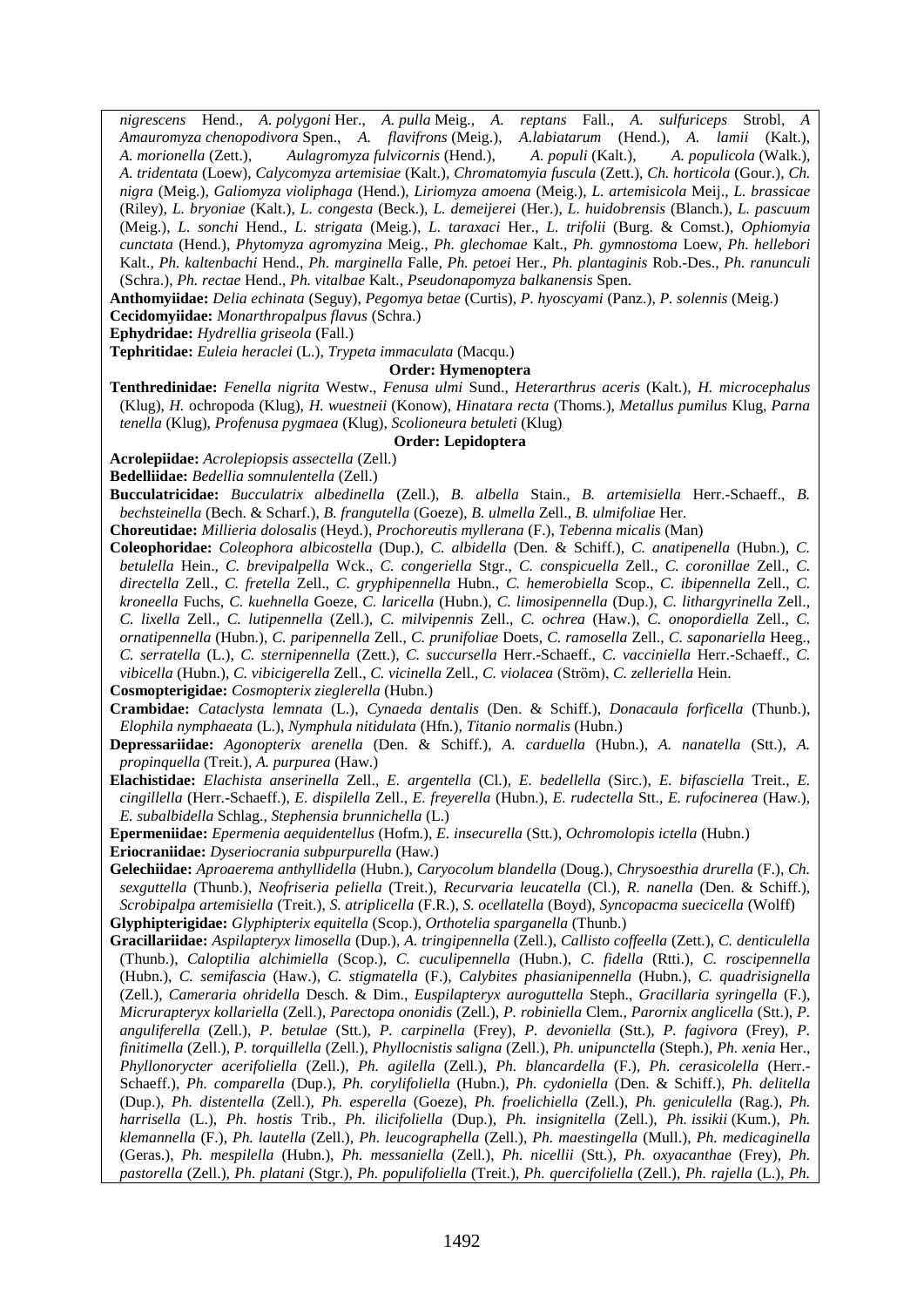*robiniella* (Clem.), *Ph. roboris* (Zell.), *Ph. sagitella* (Bjerk.), *Ph. salicicolella* (Sirc.), *Ph. schreberella* (F.), *Ph. sorbi* (Frey), *Ph. spinicolella* (Zell.), *Ph. strigulatella* (Lien. & Zell.), *Ph. tenerella* (Joann.), *Ph. tristrigella* (Haw.), *Ph. ulmifoliella* (Hubn.)

**Heliozelidae:** *Antispila metallella* (Den. & Schiff.), *A. treitschkiella* (F.R.), *Heliozela sericiella* (Haw.)

**Lyonetiidae:** *Leucoptera malifoliella* (Costa), *L. sinuella* (Rtti.), *Lyonetia clerkella* (L.), *L. prunifoliella* (Hubn.) **Momphidae:** *Mompha locupletella* (Den. & Schiff.)

**Nepticulidae:** *Bohemannia pulverosella* (Stt.), *Ectoedemia agrimoniae* (Frey), *E. caradjai* (Gros.), *E. gilvipennella* (Klim.), *E. hannoverella* (Glitz), *E. heringi* (Toll), *E. klimeschi* (Skala), *E. liechtensteini* (Zimm.), *E. quinquella* (Bed.), *E. rufifrontella* (Cara.), *E. septembrella* (Stt.), *E. spinosella* (Joann.), *E. subbimaculella* (Haw.), *E. turbidella* (Zell.), *Stigmella aceris* (Frey), *S. aeneofasciella* (Herr.-Schaeff.), *S. anomalella* (Goeze), *S. assimilella* (Zell.), *S. atricapitella* (Haw.), *S. aurella* (F.), *S. basiguttella* (Hein.), *S. carpinella* (Hein.), *S. catharticella* (Stt.), *S. centifoliella* (Zell.), *S. confusella* (Wood & Wals.), *S. desperatella* (Frey), *S. freyella* (Heyd.), *S. glutinosae* (Stt.), *S. hemargyrella* (Koll.), *S. hybnerella* (Hubn.), *S. incognitella* (Herr.-Schaeff.), *S. lemniscella* (Zell.), *S. malella* (Stt.), *S. mespilicola* (Frey), *S. microtheriella* (Stt.), *S. nylandriella* (Teng.), *S. obliquella* (Hein.), *S. oxyacanthella* (Stt.), *S. paradoxa* (Frey), *S. perpygmaeella*  (Doub.), *S. plagicolella* (Stt.), *S. pretiosa* (Hein.), *S. prunetorum* (Stt.), *S. pyri* (Glitz), *S. regiella* (Herr.- Schaeff.), *S. rhamnella* (Herr.-Schaeff.), *S. roborella* (Johan.), *S. ruficapitella* (Haw.), *S. salicis* (Stt.), *S. samiatella* (Zell.), *S. speciosa* (Frey), *S. splendidissimella* (Herr.-Schaeff.), *S. tiliae* (Frey), *S. tityrella* (Stt.), *S. torminalis* (Wood), *S. trimaculella* (Haw.), *S. ulmiphaga* (Preiss.), *S. ulmivora* (Fol.), *S. viscerella* (Stt.), *S. zangherii* (Klim.), *S. zelleriella* (Snell.)

**Pterophoridae:** *Platyptilia gonodactyla* (Den. & Schiff.), *Stenoptilia graphodactyla* (Treit.)

**Roeslerstammiidae:** *Roeslerstammia erxlebella* (F.)

- **Tischeriidae:** *Coptotriche angusticollella* (Dup.), *C. gaunacella* (Dup.), *C. heinemanni* (Wck.), *C. marginea* (Haw.), *Tischeria decidua* (Wck.), *T. dodonaea* (Stt.), *T. ekebladella* (Bjerk.)
- **Tortricidae:** *Ancylis badiana* (Den. & Schiff.), *Archips oporana* (L.), *Cnephasia incertana* (Treit.), *Dichelia histrionana* (Frol.), *Epinotia nanana* (Treit.), *E. tedella* (Cl.), *Pseudohermenias abietana* (F.), *Spilonota ocellana* (Den. & Schiff.), *Zeiraphera ratzeburgiana* (Sax.)
- **Yponomeutidae:** *Argyresthia abdominalis* (Zell.), *A. fundella* (F.R.), *A. laevigatella* Herr.-Schaeff., *Kessleria alpicella* (Stt.), *Ocnerostoma piniariella* Zell., *Prays fraxinella* (Bjerk.), *Scythropia crataegella* (L.), *Swammerdamia caesiella* (Hubn.), *Yponomeuta cagnagella* (Hubn.), *Y. evonymella* (L.), *Y. malinellus* Zell., *Y. rorrella* (Hubn.), *Y. sedella* Treit.

**Zygaenidae:** *Adscita geryon* (Hubn.), *A. statices* (L.), *J. budensis* (Ad. & Au. Speyer), *Jordanita chloros* (Hubn.), *J. globulariae* (Hubn.), *J. graeca* (Jordan), *J. notata* (Zell.), *J. subsolana* (Stgr.)

#### **Conclusions**

Based on the data from the literature sources, and the data from our research, we have found that 363 species of leaf miners, from orders Coleoptera (21), Diptera (61), Hymenoptera (11) and Lepidoptera (270) have been found in Serbia. They were identified on plants from 205 genera, the majority of them on the plants of the genera: *Quercus* (30), *Prunus* (20), *Malus* (19), and *Populus* (19). The number of leaf miners that were identified in Serbia is not definitive. Considering that European leaf mining insect fauna includes about 2500 species, it is certain that new species will be found in Serbia in the future.

#### **References**

Abafi-Aigner, L. (1910). Contribution to the knowledge of Hungarian seaside, Croatian and Dalmatian butterfly fauna. Rovartani lapok, 17, 71-105. (In Hungarian)

Arsenijevic, M. (1956). Red bud moth (*Spilonota ocellana* F.). Zastita bilja, 37, 81-86.

- Bogavac, M. (1959). Plane leaf miner *Lithocolletis platani* Stgr. (Lepidoptera, Gracillaridae). Zastita bilja, 51, 51-62.
- Burijan, V. (1922). Apple ermine (*Hyponomeuta malinella*). Tezak 49 (18), 140-141. (In Serbian)

Camprag, D. (1962). Pests of sugar beet in its main production area with a special emphasis on their suppression. Hemizacija poljoprivrede, 51, 36-50. (In Serbian)

**Plutellidae:** *Plutella xylostella* (L.)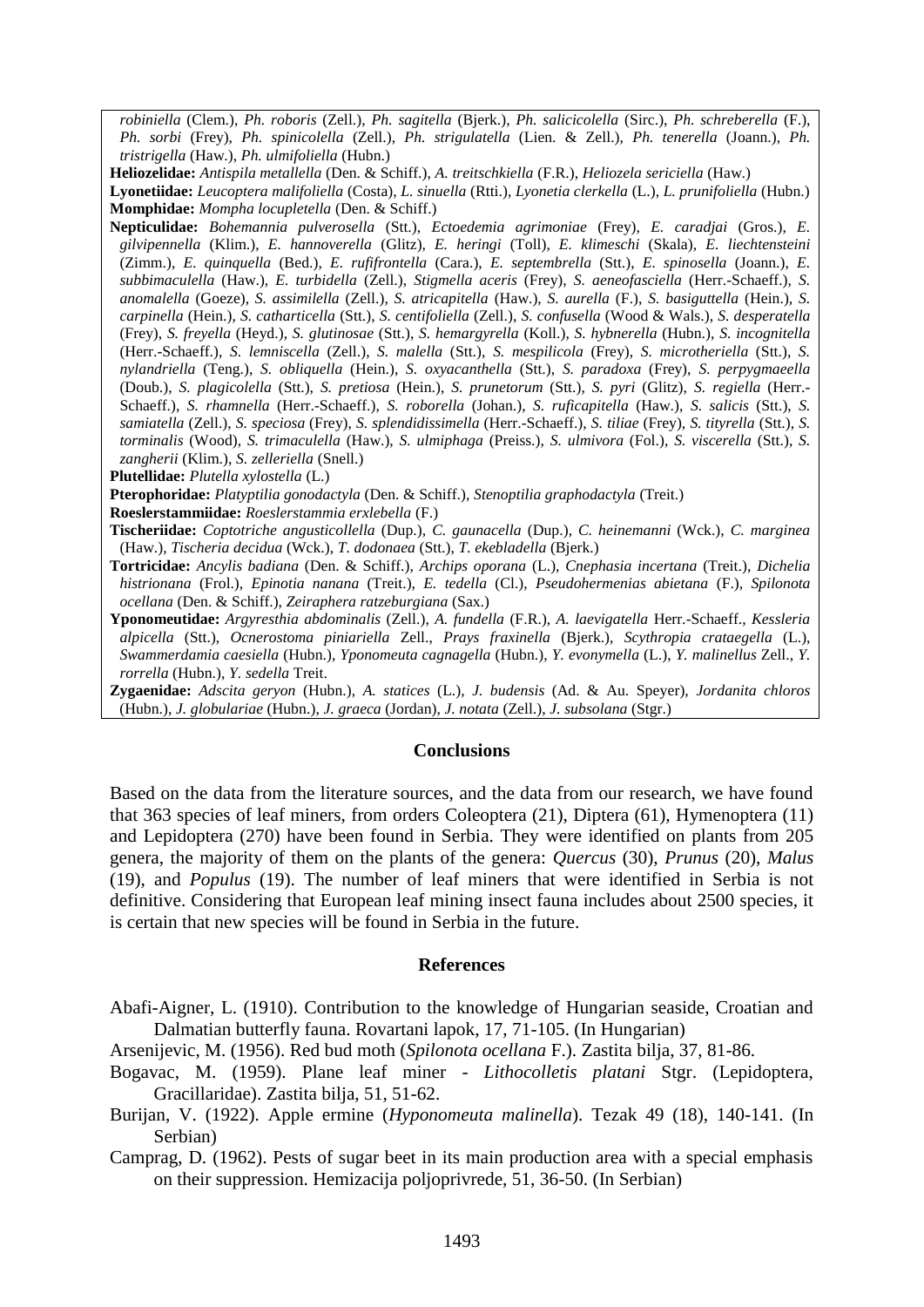- Camprag, D. (1963). Apple leaf mining moth a new problem in the protection of apple plantations. Biljni lekar, 4, 3-6. (In Serbian)
- Camprag, D. *et al*. (1981). Prognosis of occurrence of some pests of agricultural crops in Vojvodina for 1981. Glasnik zastite bilja, 2, 34-39. (In Serbian)
- Camprag, D. *et al.* (1982). Prognosis of occurrence of some pests of agricultural crops in Vojvodina for 1981. Glasnik zastite bilja 2, 33-38. (In Serbian)
- Cirkovic, M., Glavendekic, M. (2006). Application of insecticides in the suppression of wild chestnut *Cameraria ohridella* Deschka and Dimic (Lepidoptera, Gracillariidae). Proceedings, VIII Counseling on plant protection, Plant protection society of Serbia, Belgrade, 141-142. (In Serbian)
- Dimic, N. (1996). Miners of fruit leaves in the wide region of Belgrade. Zastita bilja, 47 (2), 157-166.
- Dimic, N., Dautbasic, M., Peric, P. (2005). Host Plants of *Cameraria ohridella* Deschka & Dimic, 1986 (Lepidoptera, Gracillariidae). Entomofauna, 26 (10), 193-204.
- Dimic, N., Mihajlovic, Lj., Krnjajic, S., Peric, P., Cvetkovic, M. (1998). Entomofauna of leaf miners on public greenery dendroflora in and around Belgrade. Acta entomologica Serbica, 3 (1-2), 61-76.
- Dimic, N., Mihajlovic, Lj., Vuksa, M., Peric, P., Krnjajic, S., Cvetkovic, M. (2000). Development of *Cameraria ohridella* Deschka & Dimic, 1986 (Lepidoptera, Gracillariidae). Zeitschrift für Entomologie, 21 (2), 5-12.
- Dimic, N., Peric, P. (2003). *Liriomyza bryoniae* Kltb. (Diptera: Agromyzidae) an Important Pest in Glasshouse Vegetables. Pesticidi, 18, 115-120. (In Serbian)
- Dimic, N., Peric, P., Cvetkovic, M. (2000a). Leaf miners on wild and cultivated medicinal plants in Serbia. Proceedings of the First Conference on Medicinal and Aromatic plants of Southeast European Countries - Arandjelovac, Association for Medicinal and Aromatic Plants of Southeast European Countries, Belgrade, 363-370.
- Dimic, N., Peric, P., Magud, B. (1999). *Phyllonorycter medicaginella* Gerasimov, 1930. (Lepidoptera, Gracillariidae), a new species in the entomofauna of Yugoslavia. Zastita bilja, 50 (4), 267-279.
- Dimic, N., Peric, P., Vuksa, M. (2000b). Leaf miners habitation on spice and aromatic plants in Serbia. Proceedings of the First Conference on Medicinal and Aromatic plants of Southeast European Countries - Arandjelovac, Association for Medicinal and Aromatic Plants of Southeast European Countries, Belgrade, 371-377.
- Đorovic, Đ. (1980). Characteristics and structure of the biocenotic complex of defoliators from the order Lepidoptera in oak forests of Kosovo. Doctoral dissertation, Faculty of Forestry, University of Belgrade, Belgrade. (In Serbian)
- Dulic, K., Injac, M. (1981a). Control of leaf miners *Leucoptera scitella* Zell., *Lithocolletis blancardella* F. and *Lithocolletis corylifoliella* Hw. under the production conditions of apple. Zastita bilja, 32 (4), 409-426.
- Dulic, K., Injac, M. (1981b). A contribution to the knowledge of apple leaf miners in the Subotica area. Glasnik zastite bilja, 1, 5-8. (In Serbian)
- Dulic, K., Injac, M. (1982). Regulation of the population numbers of the apple leaf miner (*Leucoptera scitella* Zell.) by the methods of integral control. Zastita bilja, 33 (3), 333- 343.
- Ellis, W. N. (2007) Leafminers and plant galls of Europe. Retrieved from http://www.bladmineerders.nl/ [Accesed on: 18.12.2016.]
- Gagic, R., Mihajlovic, Lj. (2009). Entomofauna of false indigo-bush (*Amorpha fruticosa* L.) in Serbia. Proceedings, VI Plant Protection Congress with a symposium on biological control of invasive ogranisms - Zlatibor, Plant protection society of Serbia, Belgrade, 102-103. (In Serbian)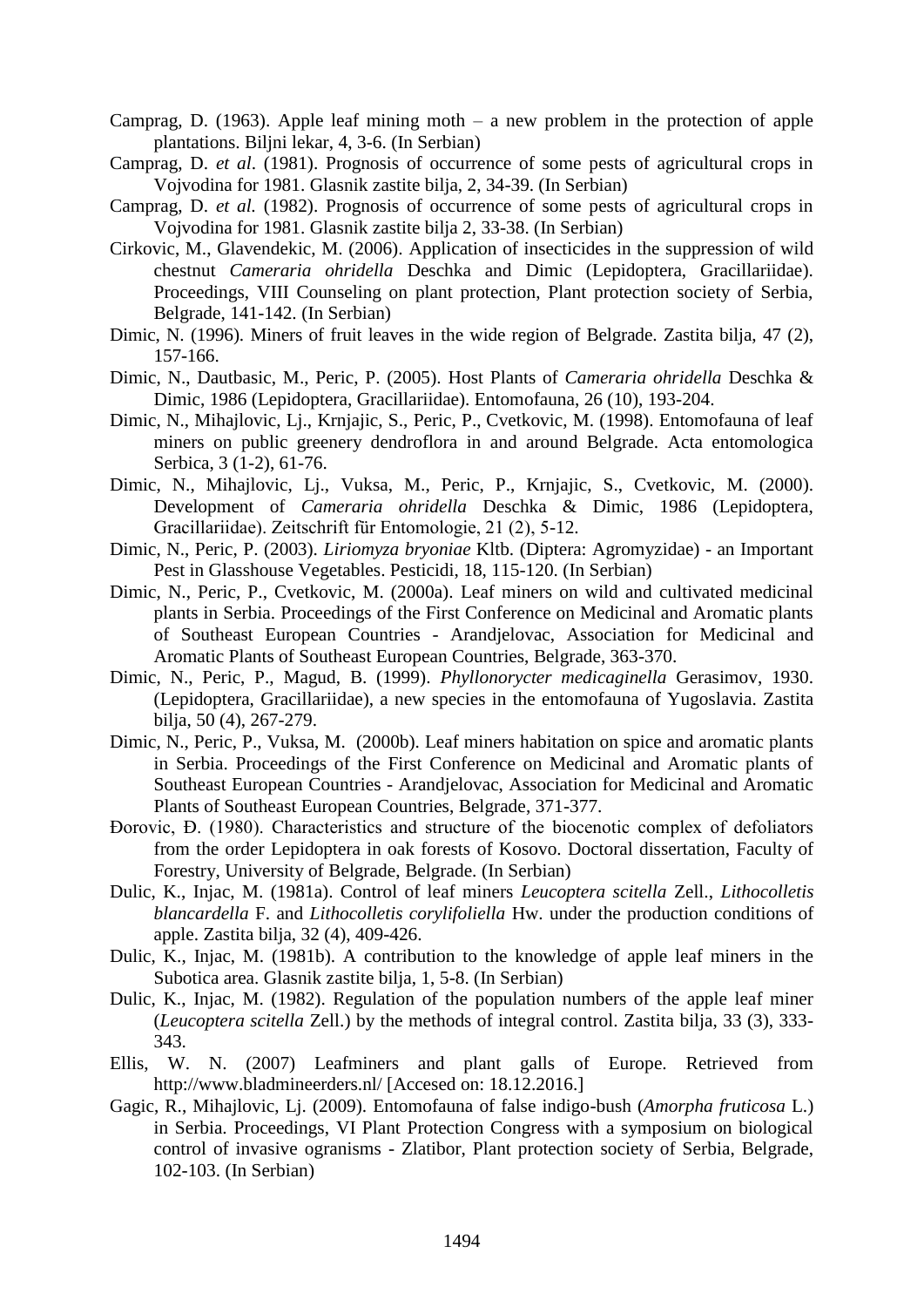- Glavendekic, M. (2014). New alien insects in forests and urban green spaces in Serbia, In: Kirichenko, N., Roques, A., Augustin, S., Lopez-Vaamonde, C., ed. Invasive insects in a changing world: Abstracts of the International Le Studium conference Invasive insects in a changing world, Le Studium Loire Valley Institute for Advanced studies, Orleans, 15.
- Glavendekic, M., Mihajlovic, Lj. (2006). Insect pests and mites of forest and ornamental nursery stock. Sumarstvo, 1-2, 131-148.
- Grbic, V. (1972). Some questions about selection and techniques of pesticide application in the protection of apple and pear. Biljni lekar, 6, 227-235. (In Serbian)
- Grujic-Sarcevic, D. (1999). Leaf miners from the subfamily Lithocolletinae (Lepidoptera, Gracilariidae) on broadleaf trees in Vrnjacka Banja. Master thesis, Faculty of Forestry, University of Belgrade, Belgrade. (In Serbian)
- Hering, E. M. (1957). Determination tables for leaf miners of Europe, including the Mediterranean and Canary Islands. Band I, II und III. Dr W. Junk, Hague. (In German)
- Ilic, B. (1954). *Ceuthorrhynchus suturalis* Fabr., a little known pest of onion in Serbia. Zastita bilja, 22, 30-37.
- Injac, M. (1981). Results of laboratory investigations of the ovicidal effect of dlf'lubenzuron on eggs of different age of leaf miners of apple *Leucoptera scitella* Zell. and *Lithocolletis blancardella* F.. Zastita bilja, 32 (3), 241-250.
- Injac, M., Grgurevic, V. (1982). The appearance of apple leaf miners in the Smederevo and Belgrade areas in 1981. Glasnik zastite bilja, 2, 46-51. (In Serbian)
- Jaksic, P. (2016). Tentative Check List of Serbian Microlepidoptera. Ecologica montenigrina, 7 (1-3), 33-258.
- Jaksic, P., Zlatkovic, B. (2015). Distribution of Burnets & Foresters species in plant association and habitats of Special Nature Reserve Jelasnicka Klisura Gorge (Serbia) (Lepidoptera: Zygaenidae). Biologica Nyssana, 6 (1), 33-39.
- Jodal, I. (1968). A study of the attack of the leaf miner *Phyllocnistis suffusella* Z. (Lepidoptera, Phyllocnistidae) on poplars in nurseries. Topola, 69-70, 23-30.
- Jodal, I., Drekic, M., Markovic, M., Poljakovic-Pajnik, L. (2001). Contribution to the knowledge of biology and potential control of poplar leaf miner *Proleucopera sinuella* Rtti. (Lepidoptera, Leucopteridae). Topola, 167-168, 41-50.
- Keresi, T. Almasi, R. (2009). Nocturnal Lepidoptera in the vicinity of Novi Sad (Northern Serbia). Acta entomologica Serbica, 14 (2), 147-162.
- Keresi, T., Sekulic, R., Stamenkovic, S. (2006). Occurrence of important field crop pests in Vojvodina in 2005 and forecast for 2006. Biljni lekar, 24 (1), 7-17.
- Keresi, T., Sekulic, R., Stamenkovic, S., Milovac, Z. (2007). Occurrence of important field crop pests in Vojvodina in 2065 and forecast for 2007. Biljni lekar, 25 (1), 7-17.
- Kokovic, S. (1970). The value of certain pesticides in complex apple protection. Biljni lekar, 4-5, 197-204.
- Krnjajic, S., Injac, M., Peric, P., Dulic, K., Stamenov, M., Graora, D. (1993). Monitoring flight of the apple insect pests with pheromones. Zastita bilia, 44 (1), 63-71.
- Kurz, M., Horvat, L. (2010). New and interesting Lepidoptera from the Balkans (Serbia, Croatia, Bosnia and Montenegro). Mitt. Haus der Natur, 18, 51-55.
- Ljevnaic-Masic, B., Knezevic, A., Dzigurski, D., Stojanovic, S. (2011). Weeds as vectors of disease and pests in organic production of leaf lettuce *Lactuca sativa* L. subsp. secalina Alef. (Asterales, Asteraceae). Journal on Processing and Energy in Agriculture, 15 (1), 35- 38.
- Magud, B. (2002). Bionomy of apple leaf miner *Leucoptera malifoliella* (Costa 1836) (Lepidoptera, Lyonetidae). Master thesis, Faculty of Agriculture, University of Belgrade, Belgrade. (In Serbian)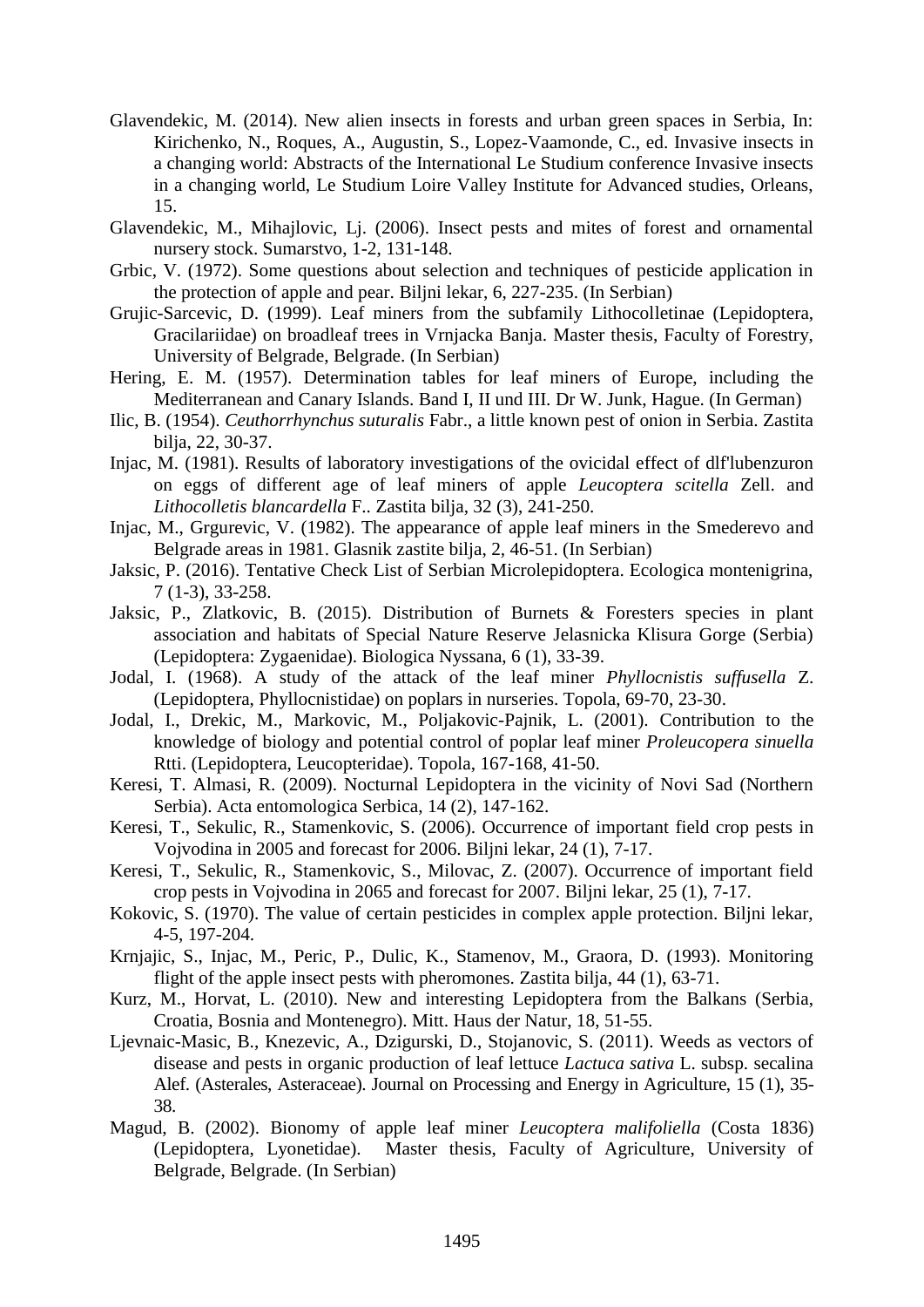- Markovic, C. (2006). *Phyllonorycter leucographella* (Zeller 1850) (Lepidoptera, Gracillariidae) miner on the leaf of *Pyracantha coccinea* Roem. Biljni lekar, 6, 447-450.
- Markovic, C., Stojanovic, A. (2005). *Cameraria ohridella* Deschka & Dimic (Lepidoptera, Gracillariidae), prouzrokovac mina na listu divljeg kestena. Biljni lekar, 33 (4), 408- 411.
- Markovic, C., Stojanovic, A. (2012). Parasitoids od *Phyllonorycter platani* (Staudinger) (Lepidoptera, Gracillariidae) in Serbia. Journal of Plant Studies, 1 (1), 79-84.
- Mihajlovic, Lj. (2003). Insect pests in beech forests in Serbia. Sumarstvo, 1-2, 73-84.
- Mihajlovic, Lj. (2008). The most important insect pest species on pine, spruce and fir in Serbia. Sumarstvo, 3, 65-81.
- Mihajlovic, Lj., Karadzic, D., Milenkovic, M. (2007). Determination of health status of the protected natural good '' Group of oak tree oak trees - Jozic hut ''). Faculty of Forestry, University of Belgrade, Belgrade. (In Serbian)
- Mihajlovic, Lj., Spasic, R., Milosevic, G., Sestovic, M. (1994). Acacia leaf miner (*Parectopa robiniella* Clemens) (Lepidoptera, Gracillaridae) a new pest of acacia trees on Deliblatska sands). Proceedings, Deliblatski pesak VI, S.E. ''Srbijasume'', Belgrade, Forest enterprise ''Banat'', Pancevo, 503-510. (In Serbian)
- Mihajlovic, Lj., Spasic, R., Petanovic, R., Mihajlovic, N. (1998). Entomofauna and acarofauna of *Clematis vitalba* L. in Yugoslavia. Acta entomologica Serbica, 3 (1), 139- 147.
- Mijin, K. (1960). Prilog poznavanju biologije topolinog moljca minera. Zastita bilja, 62, 9-21.
- Nahirnic, A., Tarmann, G., Jaksic, P. (2012). Zygaenidae (Lepidoptera) in the Collection of the Natural History Museum in Belgrade (Serbia). Bulletin of the Natural History Museum, 5, 73-94.
- Nieukerken, E. J. (1985). A taxonomic revision of the Western Palaearctic species of the subgenera Zimmermannia Hering and Ectoedemia Busck (Lepidoptera, Nepticulidae), with notes on their phylogeny. Tijdschrift voor Entomologie, 128 (1), 1-98.
- Nikolic, K., Selamovska, A., Gudzic, S., Nikolic, Z. (2011). The number and harmfulness of the leaf miner *Leucoptera malifoliella* Costa in the apple plantations of Southern Serbia. Proceedings of the Third International Conference Research people and actual tasks on multidisciplinary sciences, 8-10.6.2011, Lozenec, Bulgaria, Bulgarian National Society of Agricultural Engineers "Engineering and Research for Agriculture", 1, 164-168.
- Nikolic, K., Stojanovic, M., Selamovska, A., Nikolic, Z. (2003). Integral protection of apples as a foundation of preservation of the environment). Proceedings, Ekoloska istina 2003, XXI Naucno-strucni skup o prirodnim vrednostima i zastiti zivotne sredine, Donji Milanovac, 221-224. (In Serbian)
- Pagliarini, N., Spasic, R. (1984). Some viewings about appearance and harmfulness of leaf miner *Phytomyza horticola* Goureau. Zastita bilja, 35 (1), 22-34.
- Paglliarini, N., Komnenovic, R. (1981). *Liriomyza trifolii* Burgess, a very dangerous pest of Gerbera in Yugoslavia and possibilities for its control). Zastita bilja, 32 (4), 435-442.
- Pap, P., Drekic, M., Poljakovic-Pajnik, L., Markovic, M. Vasic, V. (2014). The most important insect pests in forest ecosystems of Vojvodina and their suppression during the period 2004-2013. Silva Balcanica, 15 (2), 68-80.
- Poljakovic-Pajnik, L., Drekic, M., Kovacevic, B. (2005). Study of *Leucoptera sinuella* Rtti. (Lepidoptera, Leucopteridae) predilection for feeding on the leaves of different black poplar clones.). Topola, 175-176, 39-48.
- Poljakovic-Pajnik, L., Drekic, M., Kovacevic, B., Vasic, V. (2012). Variability of characteristics of tolerance to Leucoptera sinuella rtti. (Lepidoptera: leucopteridae) in black poplars' clones. Topola, 189-190, 153-161.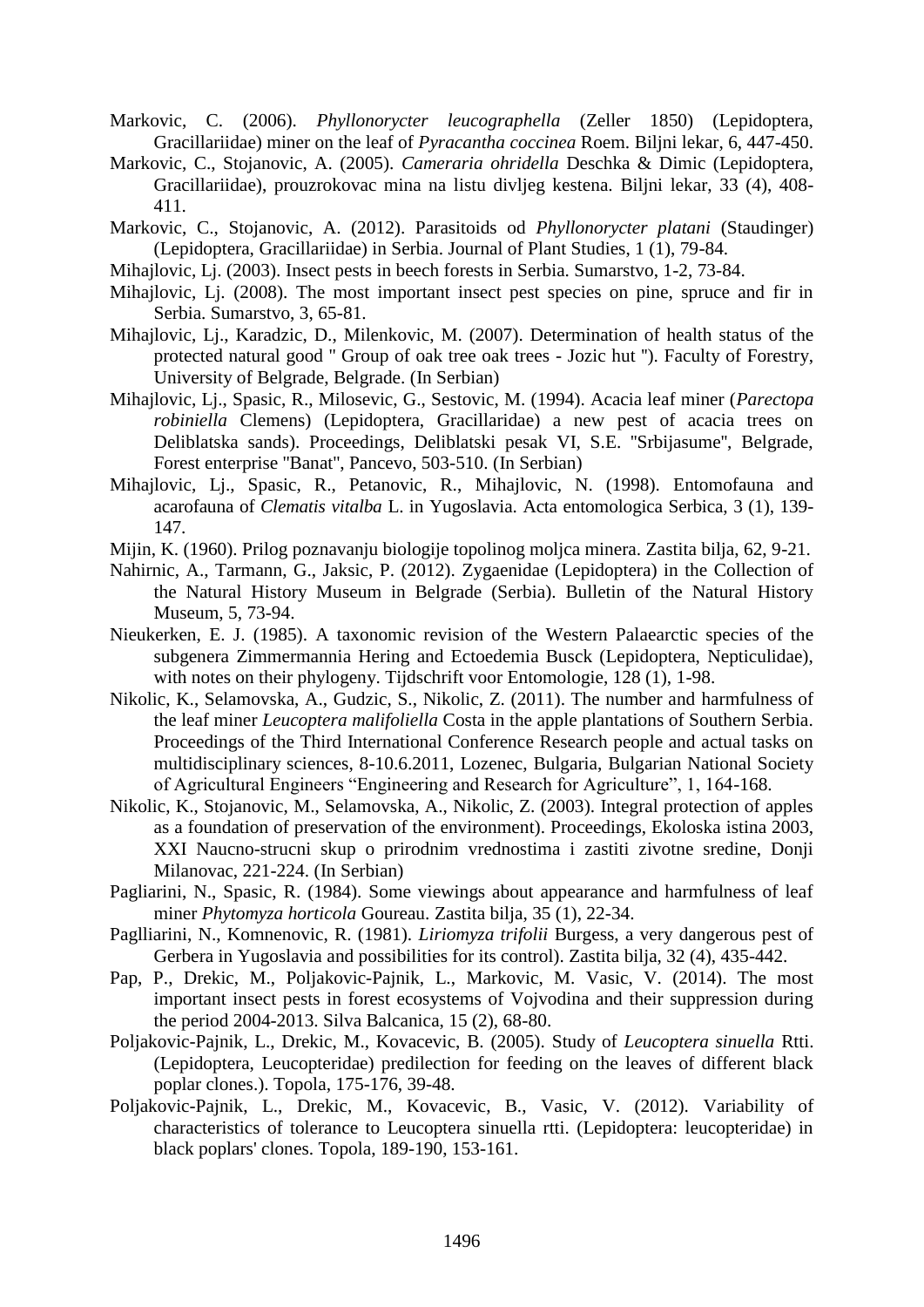- Rebel, H. (1914). Contributions to the Lepidoptera fauna of Hungary. Rovartani Lapok, XXI, 47-53. (In German)
- Rebel, H. (1917). Lepidoptera from Neumontenegro. Sitzungsberichte der Akademie der Wissenschaften mat. nat. Klasse, 126, 765-813. (In German)
- Rebel, H., Zerny, H. (1931). The Lepidoptera fauna od Albania. Denkschriften der Akademie der wissenschaften in Wien. Math.Nat. Klasse, 103, 38-159. (In German)
- Rotschild, C. (1911). Contributions to the Lepidoptera fauna of Hungary. Rovartani Lapok, XVIII, 36-43. (In Hungarian)
- Rotschild, C. (1912-1915) Contributions to the Lepidoptera fauna of Hungary. Rovartani Lapok XIX: 21-29, 167-180; XX: 66-91, 170-175; XXI: 27-47, 72-77. (In Hungarian)
- Sekulic, R., Keresi, T. (2003). Should the beet moth be controled?. Zbornik radova instituta za ratarstvo i povrtarstvo, Naucni institut za ratarstvo i povrtarstvo, Novi Sad, 38, 299-306.
- Sidor, C. (1982). The results of the examination of the health status of some harmful insects of sugar beet in Vojvodina in 1981. Glasnik zastite bilja, 2, 51-54. (In Serbian)
- Sidor, C. (1984). Health status of some sugar beet pests of in Vojvodina in 1983 with a special focus on the beet mite. Glasnik zastite bilja, 5, 180-184. (In Serbian)
- Simova-Tosic, D., Petanovic, R., Spasic, R., Petrovic, O., Graora, D., Jerinic, D. (1998). Phytophagous insects and mites on weeds in wheat fields and margins, Proc. of Intern. Symp. on Integrated Protection of Field Crops. Vrnjacka Banja, 21-26.09.1998., Drustvo za zastitu bilja Srbije, Beograd, 93-102.
- Simova-Tosic, D., Spasic, R., Stojanovic, A. (1996). Contribution to the study of *Lepidium draba* L. entomofauna. Zastita bilja, 47 (4), 323-331.
- Simova-Tosic, D., Vukovic, M., Mihajlovic, Lj. (1985). *Monarthropalpus buxi* Lab. and its parasites (Diptera: Cecidomyiidae). Zastita bilja, 36 (3), 173.
- Simova-Tosic, D., Vukovic, M., Plazinic, V., Mihajlovic, Lj. (1988). Appearrance and identification of the most impontant harmful insects on soybean in the S.R. of Serbia. Zastita bilja, 39 (1), 17-24.
- Spasic R., Graora D., Jerinic-Prodanovic D. (2005). Finding of the species *Liriomyza huidobrensis* (Blanchard) (Diptera: Agromyzidae) in flower shipments from import. Proceedings, VII Counseling on plant protection - Soko Banja, Plant protection society of Serbia, 191-192. (In Serbian)
- Spasic, R. (1991). The leaf miners (Agromyzidae, Diptera) of wheat in Serbia. Zastita bilja, 42 (4), 198.
- Spasic, R. (1993). Leaf miners (Agromyzidae, Diptera) on *Clematis* spp. in Yugoslavia. Proceedings, XXI Gathering of Yugoslavian Entomologists, Entomological Society of Serbia, Belgrade, 19. (In Serbian)
- Spasic, R. (2009). Pest species of Diptera in glasshouses. Biljni lekar, 37 (5), 545-553.
- Stamenkovic, S. (1987). Current problems of protecting wheat from pests. Glasnik zastite bilja, 5, 179-184. (In Serbian)
- Stankovic, A., Camprag, D. (1965). New gradation of *Phtorimaea ocellatella* Boyd., in Yugoslavia and efficacy of some modern insecticides. Hemizacija poljoprivrede, 9-12, 445-454. (In Serbian)
- Stojanovic, A., Markovic, C. (2004). Parasitoid complex of *Cameraria ohridella* (Lepidoptera: Gracillariidae) in Serbia. Phytoparasitica, 32(2), 132-140.
- Stojanovic, A., Markovic, C. (2005). Parasitoid complex of *Phyllonorycter robiniella* (Clemens, 1859) (Lepidoptera, Gracillariidae) in Serbia. Journal of pest science, 78 (2), 109-114.
- Stojanovic, D. (2012). Taxonomic-faunistical study of butterflies and moths (Insecta: Lepidoptera) of mt. Fruska Gora. Doctoral dissertation, Faculty of Biology, University of Belgrade, Belgrade. (In Serbian)